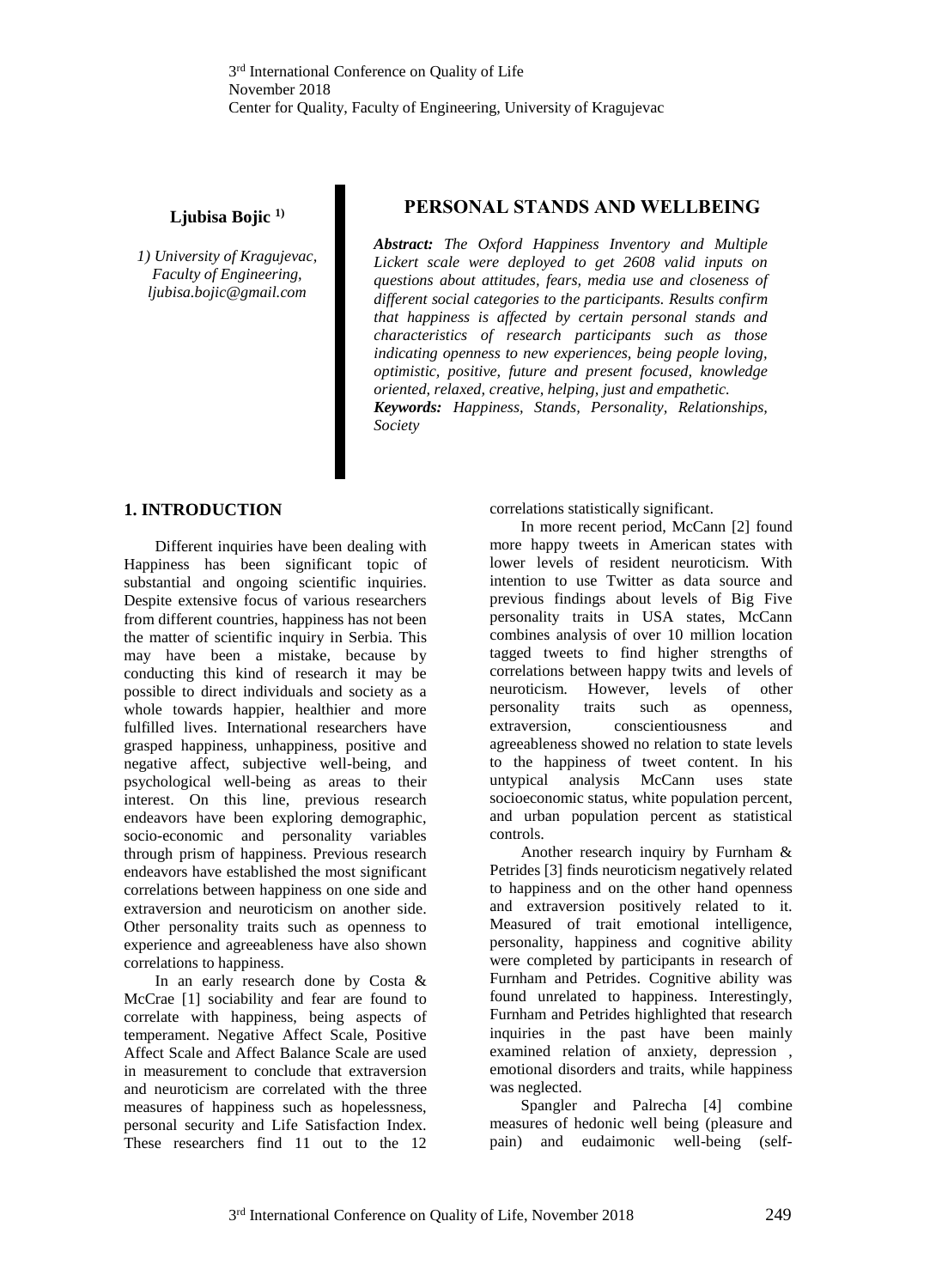# 3rd International conference on Quality of Life

actualization) on one side and extraversion, neuroticism and personal strivings on another. Researchers use a sample of 271 students. They conclude extraversion and neuroticism are related to hedonic factors of well being. Their examination could not find correlations with eudaimonic well-being. In conclusion authors argue that main problem is methodology they used. Research of well-being is confusing because of how hedonic and eudaimonic views are defined and measured, write Spangler and Palrecha.

Subjective experience of happiness or subjective well-being is examined by Lu, Shih, Lin and Ju [5] who summarized different approaches towards happiness research. In one concept, happiness is examined as a trait, which depends from personality in great extent meaning it is present in similar extent through life, write Lu, Shih, Lin and Ju. Other approach includes life events as important factors in determining levels of happiness. Again, it is shown that some life events relate to personalities of people that encounter them, write Headey and Wearing [6]. Study of Lu, Shih, Lin and Ju combined personality and life events model to research happiness in Taiwan. Through newly developed general measure of happiness to the Chinese people and participation of 494 residents Kaohsiung city in Taiwan these researchers have shown that social support was an important mediator, which had the strongest association with happiness.

Three measures on happiness and Five Factory Inventory were completed by 111 persons to conclude that extraversion and neuroticism best predicted scores on the Oxford Happiness Inventory, write Hayes and Joseph [7]. On the other hand, in this research conscientiousness was found to correlate with life satisfaction, which is claimed to be the most important contribution of this research inquiry. Personality was found to account for between 32 and56 % of variance in subjective well-being, write Hayes and Joseph.

Validation of happiness inventory and confirmatory evidence of previous research has been achieved by Furnham and Brewin [8] in a research that encompassed over 100 participants and confirmed positive correlation between happiness and extraversion and negative correlation between happiness and neuroticism. They conclude extraversion accounts for about 30% to the variance in happiness. Probably neuroticism, economic circumstances and personal relationships account for the other 70%, write Furnham and Brewin.

Cheng and Furnham [9] examine causes of happiness and depression in population of adolescents. They include the Eysenck Personality Questionnaire, Rosenberg Self Esteem Scale, Affect Balance Scale, Beck Depression Inventory, and Oxford Happiness Inventory in their research inquiry to find out self-esteem and relationship with parents had a predictive power on happiness and the opposite relationship with depression. On the other hand extraversion and neuroticism predicted happiness and depression through self-esteem, write Cheng and Furnham. Researcher also concluded that happiness and depression were far from identical or mirror images of one another and that leisure was the direct predictor of happiness but was not the predictor of depression.

According to above presented research findings the following questions related to some personality traits such as extraversion, openness to experience and agreeableness are being posed in this inquiry.

Question 1. What is the relationship between stands about personal life philosophy and happiness?

Question 2. What is the relationship between stands about other people and happiness?

Question 3. What is the relationship between attitudes about society and happiness?

## **2. METHODS**

The Attitude Examination Survey has been conducted by TNS Medium Gallup - Public Opinion, Market and Media Research Company from Belgrade in collaboration with the University of Megatrend in November of 2009. This annual survey consists of 366 questions placed into the following sections: Daily Activities, Attitudes and Statements, Satisfaction, Emotions and Values, Relationship with Others, Media, Society and Politics, Household and Demographics.

Interviewing was done by students of the Faculty for Culture and Media. They had an assignment to interview citizens as a part to their Media Analytics course. Students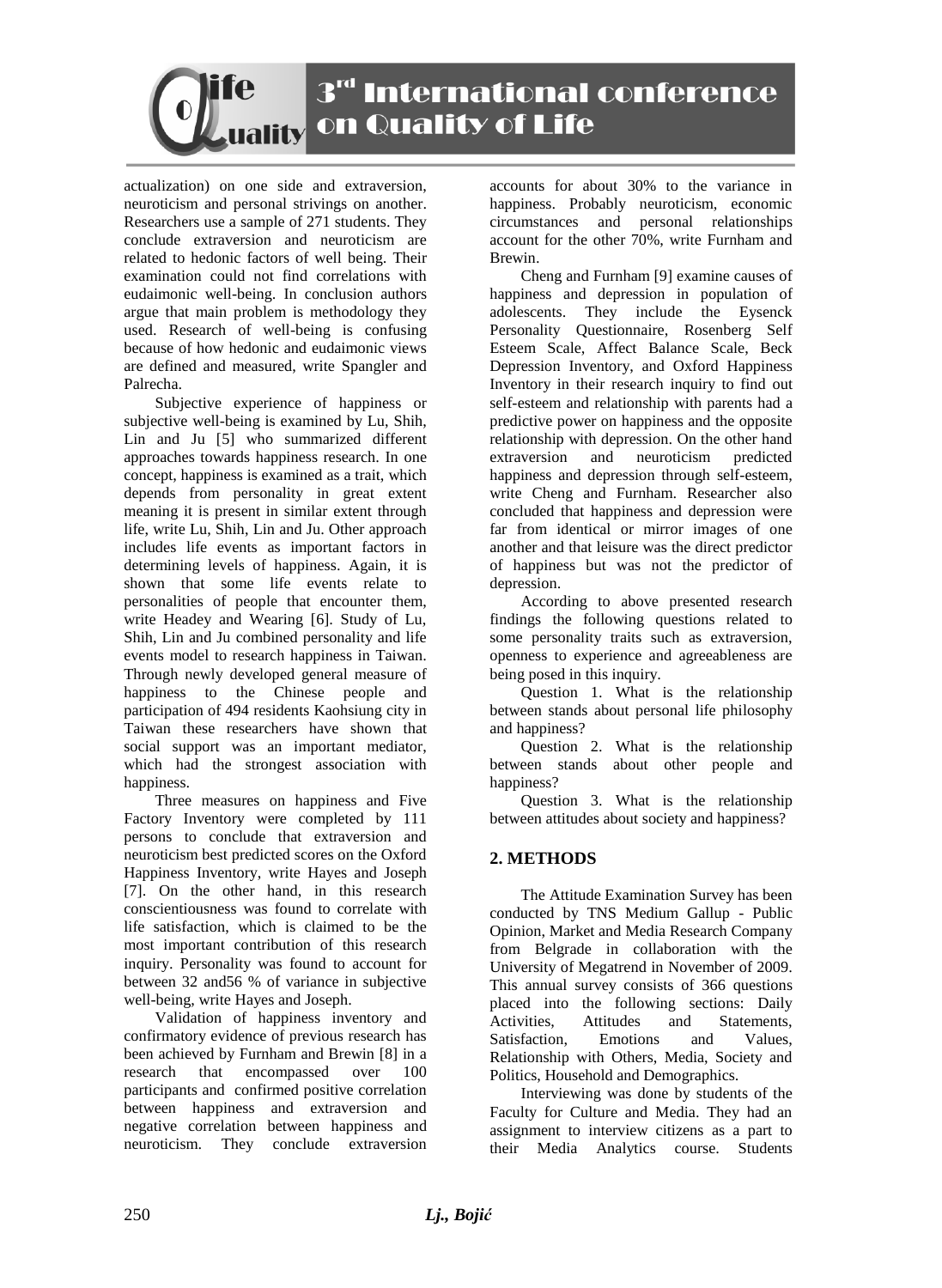3rd International conference on Quality of Life

conducted face-to-face surveys. The response rate to the interviews was 75%. An average interview lasted 25 min. The sample included cities such as Belgrade, Novi Sad, Nis and rural areas. Coordinators to the research received 2966 inputs from the students. After filtering, multistage random sample of 2608 subjects was<br>considered valid. This sample was considered valid. This sample was representative for general Serbian population older than 15 years of age.

The sample is formed in three steps: first, sample points are randomly chosen without replacement, from the lists of voting stations, writes Branković [10]. Second: Statistical database of voting places is used as a source for selecting sample points. Selection is conducted randomly, with probability of selecting that is proportional to the share of a given sample point in the total number of adult population. Ten respondents in each sample point are chosen. In the second and third stages participants are chosen at random and systematically. The following procedure of choosing of participants was implemented: the interviewer would start from a initial point, randomly determined by local supervisor from maps and street lists. Going up from the given home number, interviewer enters every 2nd household (household is defined as all persons living in the flat or in a house). In the household, interviewer chooses individual older than 15 years of age whose birthday is closest to the day of discussion. If the chosen respondent is not available at the moment to the first visit, the interviewer schedules next appointment (on different time and day). In the case of denial, the interviewer would enter the next household.

Data came from several questionnaires/scales. Each participant was assured to the confidentiality to the investigation and subsequently received a booklet containing the following questionnaires which they were asked to complete.

Main personal background of survey participants was recorded, such

as age, gender, marital status, levels of income and education.

Participants also completed the 30-item Oxford Happiness Inventory created by Argyle, Martin, & Crossland [11] which is similar to the Beck Depression Inventory, showing testretest reliability of  $(r = -0.78)$  and a of between 0.64 and 0.87.

Multiple Lickert scale self-report inventory questions were employed to access attitudes, fears, media use and closeness of social categories to the participants.

SPSS was used to analyze data. The two main tools of this statistical software were employed. First, Pearson correlations were calculated to examine significance and strength of relationships between happiness and items of interest. After that, multiple regressions were used to examine these relationships in more detail and provide final conclusions

Given the fact that happiness levels were brought into relationship with answers to survey questions that measure some aspects of personality in a broader way, list of questions used in the survey is presented below.

### **3. RESULTS**

Significant positive correlations of weak strength have been found between feeling of happiness (OHI) and the following variables:  $Z7/6$  in relation to the statement "There is so much to be learned and I always try to increase my knowledge and learn something new"  $(r=.195, p<.000, n=2406)$ ,  $S1/21$  in relation to the statement "I am primarily focused on future, as I have big plans and expectations without regard to past or what is happening in present time" (r=.146, p<.000, n=2406), S1/19 in relation to the statement "I am very stable and cool and it is almost impossible to shake me and make me angry"  $(r=132, p<.000,$ n=2406),  $S1/7$  in relation to the statement ... live in present time, while trying to make most out of every second of my life and not caring much about past or future"  $(r=131, p<.000,$ n=2399),  $Z7/4$  in relation to the statement  $\Pi$ cannot be satisfied no matter what I achieve, because I know I can get more and do better and I always work on it"  $(r=.130, p<.000,$ n=2407),  $Z7/2$  in relation to the statement "My guiding principle is: never in a hurry to whatever destination it may be and never in a worry whatever the cause might be" (r=.108,  $p<.000$ ,  $n=2407$ ) and  $Z7/1$  in relation to the statement "I always have so many ideas in my mind in terms of what should be done, so much that I do not have time to realize those ideas and it looks it to me as if day is too short"  $(r=.106, p<.000, n=2407)$ .

Significant correlations have not been found between feeling of happiness (OHI) and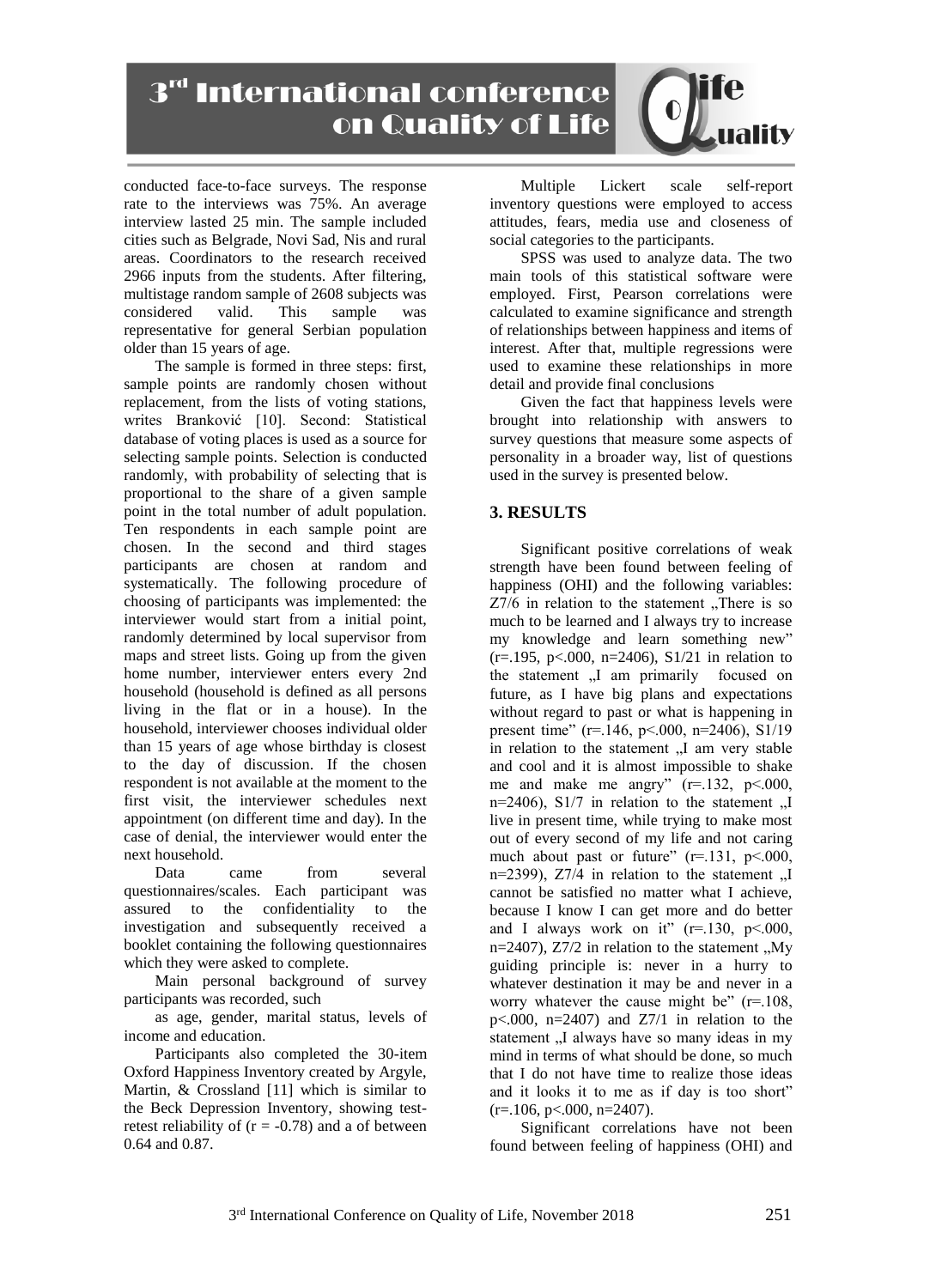

the following variables: Z7/3 in relation to the statement "I tend to be moving at all times, because I don't feel comfortable being static",  $Z7/5$  in relation to the statement  $\mathcal{I}$ . I have never had any big goals: I work as much as I can and hopefully there will always be enough assets to make a living", S1/15 in relation to the statement "There is God or some higher force that we must account to for good or bad that we are doing or for what we have done" and S1/16 in relation to the statement "While I am interested in past, tradition and historic figures I am not interested in present and future". Answers on questions relating to personal philosophy and happiness are presented on Figure 1.



Figure. 1 Feeling of happiness (OHI) is correlated to certain kinds of personal philosophy stands. Survey answers on OHI, Z7/1, Z7/2, Z7/4, Z7/6, S1/7, S1/19 and S1/21 are presented as stacked line graph in which number of answers is presented on Y axis, while answers (1 to 5) are presented on X axis.

Significant positive correlations of weak strength have been found between feeling of happiness (OHI) and the following variables:  $S1/10$  in relation to the statement "Man is often faced with envy and hatred of other people, but if he is people loving, good and just person, love always wins at the end"  $(r=111, p<.000,$ n=2406),  $S1/14$  in relation of statement "I love to help others" ( $r=106$ ,  $p<000$ ,  $n=2404$ ), S1/8 in relation of statement "I am amongst persons who always fight for justice for myself and others until the end, without any regard for consequences" ( $r=101$ ,  $p<000$ ,  $n=2406$ ).

Figure 2 Feeling of happiness (OHI) is correlated to stands in terms of relationship towards other people. Survey answers on OHI, S1/2, S1/8, S1/10 and S1/14 are presented as stacked line graph in which number of answers are presented on Y axis, while answers (1 to 5) are presented on X axis.



Significant negative correlations of weak strength have been found between feeling of happiness (OHI) and the following variables:  $S1/17$  in relation of statement "World is unjust no matter how much one seeks justice, because injustice always wins at the end" and feeling of happiness (r=-.183, p<.000, n=2405), S1/13 in relation of statement "People are evil by their nature, no matter how much somebody is trying to be good and people loving, when everything is accounted, hatred wins at the end, despite everything" (r=-.128, p<.000, n=2406), S1/18 in relation of statement "I look after myself and my own interests only"  $(r=.103, p<.000,$ n=2406) and  $S1/5$  in relation of statement ... think individual cannot fulfill justice, so I do not try to make it for myself or others" (r=- .100, p<.000, n=2406).



*Figure. 3 - Feeling of happiness*

Figure. 3 Feeling of happiness (OHI) is correlated to stands in terms of relationship towards other people. Survey answers on OHI, S1/18, S1/17, S1/13 and S1/5 are presented as stacked line graph in which number of answers are presented on Y axis, while answers (1 to 5) are presented on X axis.

Significant correlations have not been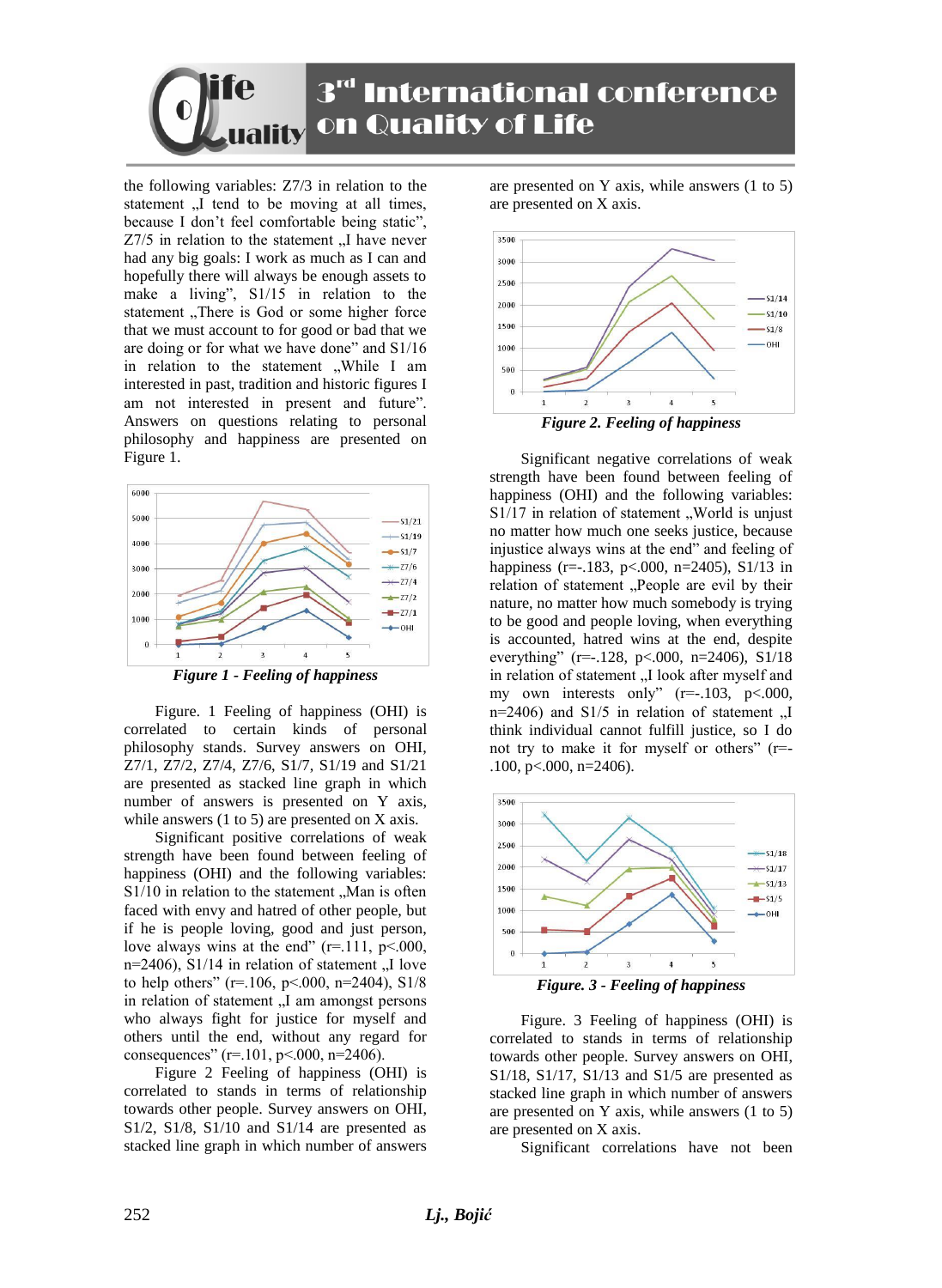3rd International conference on Quality of Life

found between OHI and the following variables: S1/1 in relation of statement "Troubles of other people and injustices done to them hit me hard like they are done to me",  $S1/3$  in relation of statement  $\sqrt{I}$  tend to mind my own business not caring much about troubles of other people, especially if they are not too close to me",  $S1/4$  in relation of statement "It is not my business if other people love or hate each other, fight or make peace, because I mind my own business", S1/6 in relation of statement "Man is always faced with different misfortunes and unjust situations, but despite that justice always wins at the end", S1/9 in relation of statement ..I have no nerves to talk with people who think differently about some important topics", S1/11 in relation of statement .,I can listen to anyone and express my opinion, despite the fact our attitudes are extremely different", S1/12 in relation of statement "I am very nervous and I am easy to get out of tact when somebody make me crazy",  $S1/20$  in relation of statement  $\Lambda$  love being better than others", S1/22 in relation of statement "I feel well when others feel well". Answers on questions relating to relationship towards other people and happiness are presented on Figure 2.

Significant positive correlations of weak strength have been found between feeling of happiness (OHI) and the following variables:  $Z3$  in relation to the question ,, how much are you satisfied with current situation in the country" (r=.184, p<.000, n=2407), DP1/2 in relation to the statement "We need to execute speedy and deep reforms in order to overcome crisis and recover economy to the country despite some parts to the society would become poorer than they were before the reforms"  $(r=.157, p<.000, n=2407)$ , DP1/1 in relation to the statement "Individual should take responsibility in his hands for himself and his family" (r=.118, p<.000, n=2407), DP1/7 in relation to the statement "Increasing expenditures for health would be overwhelming for the budget, therefore decreasing economic growth and endangering wages of labor"  $(r=.108, p<.000, n=2405)$ , DP1/3 in relation to the statement "Increasing taxes for successful businessmen would disincentive both the most productive part of society and the foreign investors as well, therefore slowing down economic development, decreasing employment and decreasing development of

whole society"  $(r=105, p<.000, n=2407)$  and  $DP1/5$  in relation to the statement "Current labor laws are securing right amount of workers inclusion in decision making process about their wages, security of workplace and work conditions" (r=.104, p<.000, n=2407).

Significant correlations have not been found between feeling of happiness (OHI) and the following variables: DP1/4 in relation of statements 1: "Privatization needs to be limited only for companies that were owned by society, while public companies such as oil sector, telecommunications infrastructure and energy corporation should be owned by state in major percentage" and statement 2: "Complete privatization needs to be conducted, including public companies", DP1/6 in relation of statements 1: "State should ensure free education at all levels for those students that fulfill standards such as taking classes and passing exams" and statement 2: "Current education policies of state in terms of free education are the right measure in order not to be overwhelming for the budget and not to interfere with development to the country". Answers on questions relating to attitudes about society and happiness are presented on Figure 3.



Figure. 4 Feeling of happiness (OHI) is correlated to some attitudes about society. Survey answers on OHI, Z3, DP1/1, DP1/2, DP1/3, DP1/5 and DP1/7 are presented as stacked line graph in which number of answers are presented on Y axis, while answers (1 to 5) are presented on X axis.

#### **4. CONCLUSION**

All hypotheses of this research are confirmed. It may be possible to conclude that those open to new experiences, people loving,